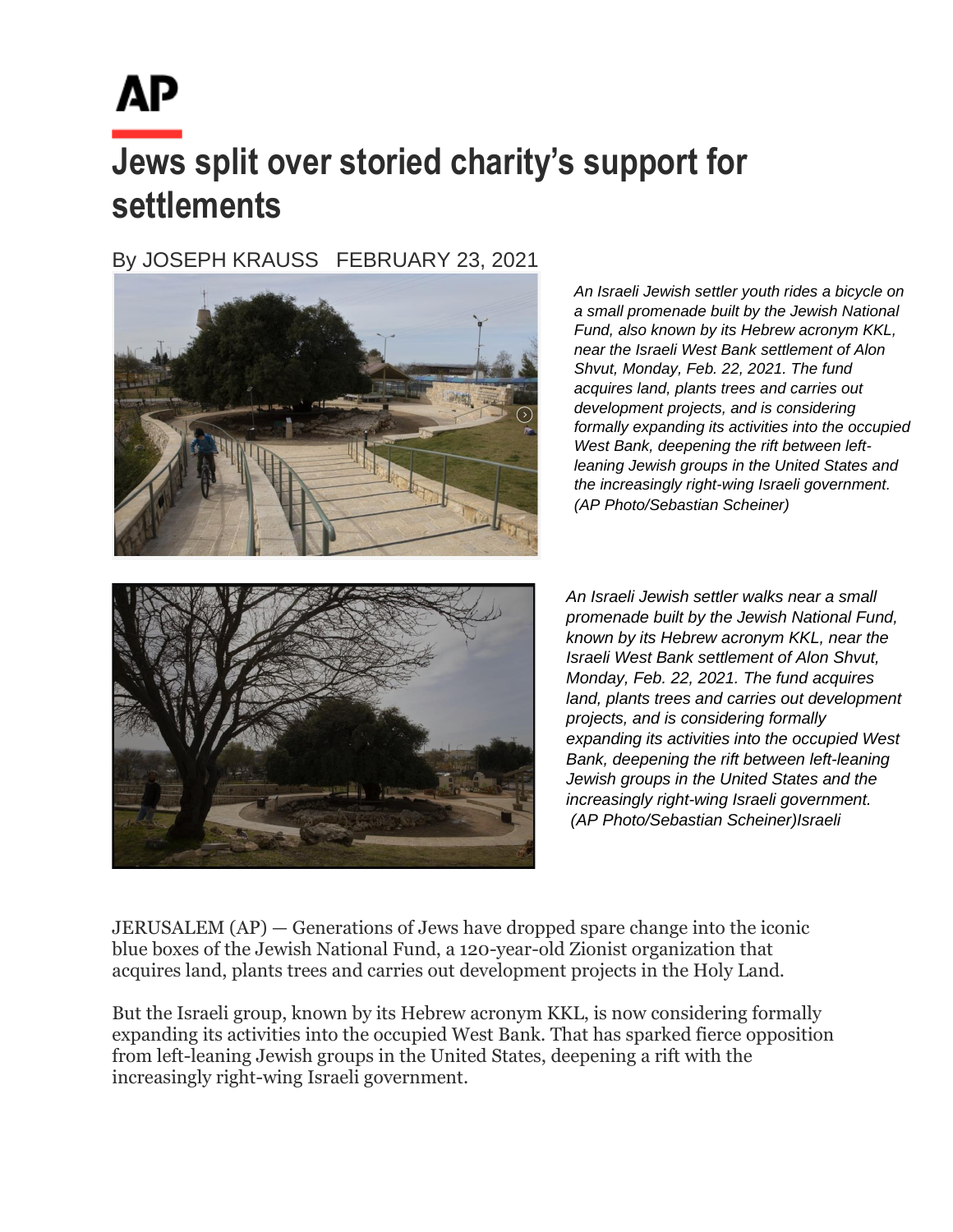The debate has drawn attention to the fact that the KKL, which owns more than a tenth of all the land in Israel, has been quietly operating in the West Bank for decades, building and expanding settlements that most of the international community considers a violation of international law.

A separate New York-based organization, also known as the Jewish National Fund, does not take a position on the settlements and mostly operates within Israel.

The controversy erupted earlier this month when the Axios news website reported that the KKL was considering a proposal to openly fund land purchases from Palestinians in the West Bank. The move could potentially channel hundreds of millions of dollars into the expansion of settlements, some of them deep inside the occupied territory.

Israel captured the West Bank in the 1967 war, and the Palestinians want it to form the main part of their future state. They view the settlements — which house nearly 500,000 Israelis — as the main obstacle to a two-state solution to the conflict.

Israel views the West Bank as the biblical heartland of the Jewish people and says any partition should be negotiated in peace talks, which have been largely moribund for more than a decade.

The proposal would need to be approved by the KKL's board of directors, which includes representatives from several Jewish organizations and is not expected to decide before the country holds nationwide elections on March 23.

"Throughout the years and till this very day, KKL-JNF has been operating in all parts of the Land of Israel, including Judea and Samaria," it said, using the biblical name of the West Bank. "At this stage, there is no intention of opening up a new area in Judea and Samaria."

It added that all projects are confirmed with donors in advance, suggesting that funds intended for projects inside Israel would not be diverted to occupied territory.

But Peace Now, an Israeli anti-settlement watchdog, says the KKL has been quietly operating in the West Bank for decades, acquiring at least 65,000 dunams (16,000 acres) of land for settlements, mainly through a subsidiary.

"This has happened before and so this isn't a sea change," Peace Now spokesman Brian Reeves said. "But this would be the first time that they are officially endorsing this in the open, the idea of purchasing land in the West Bank, and essentially saying 'we don't agree with international law, or that there's occupation, or that the two-state solution matters.'"

Palestinians view the sale of land to settlers as a betrayal of their national cause, so such transactions are usually carried out in secret or through middlemen, opening them up to allegations of fraud. In some cases, they result in the eviction of Palestinian families who say they never sold their property.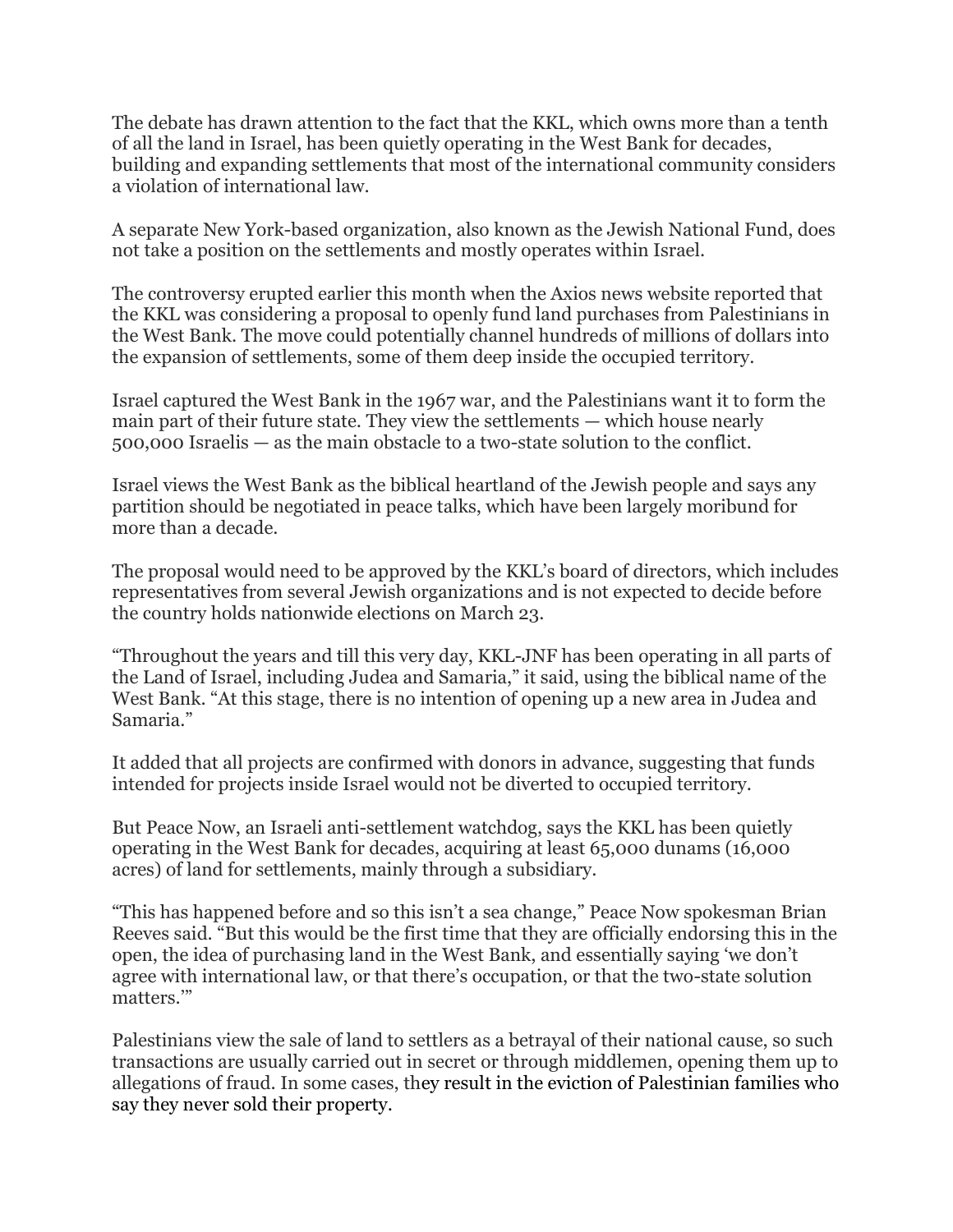While the settlements enjoy broad support within Israel, they have come to be seen as an obstacle to peace by many Jews in the West, who are also [at odds with](https://apnews.com/article/343991ff0dcd435aa08bccd98b202614) the Israeli [government on religious matters.](https://apnews.com/article/343991ff0dcd435aa08bccd98b202614) Most American Jews belong to the more liberal streams of Judaism and feel alienated by Israel's ultra-Orthodox authorities, who question their faith and practices.

Rabbi Rick Jacobs, the head of the Union for Reform Judaism, the largest Jewish movement in North America, says the KKL's shift stems from recent elections at the World Zionist Congress that brought to power right-wing leaders more closely aligned with the Israeli government.

His group and others that are opposed to settlements denounced the KKL's proposal and have vowed to oppose it when the board meets, but it's unclear whether they have enough votes. Jacobs is concerned the move could tar the KKL for many in the West or spark tensions with the new U.S. administration, which is also opposed to settlement expansion.

He acknowledged the KKL has operated in the West Bank in the past, but says its activities dramatically dropped off over the last two decades before resuming and accelerating in secret in recent years, prompting opposition from the URJ and other groups.

"We basically blew the whistle and said wait a minute, there's a whole lot of land purchasing going on under the table, under the radar without oversight, and frankly, without even the formal permission to do so," he said.

"Here in North America, the majority of Jews are opposed to the proliferation of the settlement enterprise," he added. "That's something that American Jews feel very strongly about."

The U.S.-based JNF is a separate entity with its own board and its own offices in New York and Jerusalem. CEO Russell Robinson said it doesn't involve itself in politics and focuses on projects in the Negev and Galilee regions of Israel.

"Politics is not where the majority of people want to be involved in," he said. "They want to be involved in making the world a better place, and we give them that opportunity."

The U.S. JNF contracts out forestry and reservoir-building to the KKL, in what Robinson refers to as a "vendor service." It has also funded some small projects in the occupied territories, including a heritage museum in the Gush Etzion settlement bloc.

Robinson dismisses the infighting within the major Zionist organizations and says it's had no impact on his group's fundraising. But Jacobs says Israelis should be concerned about the fraying relations between their hawkish government and their allies abroad.